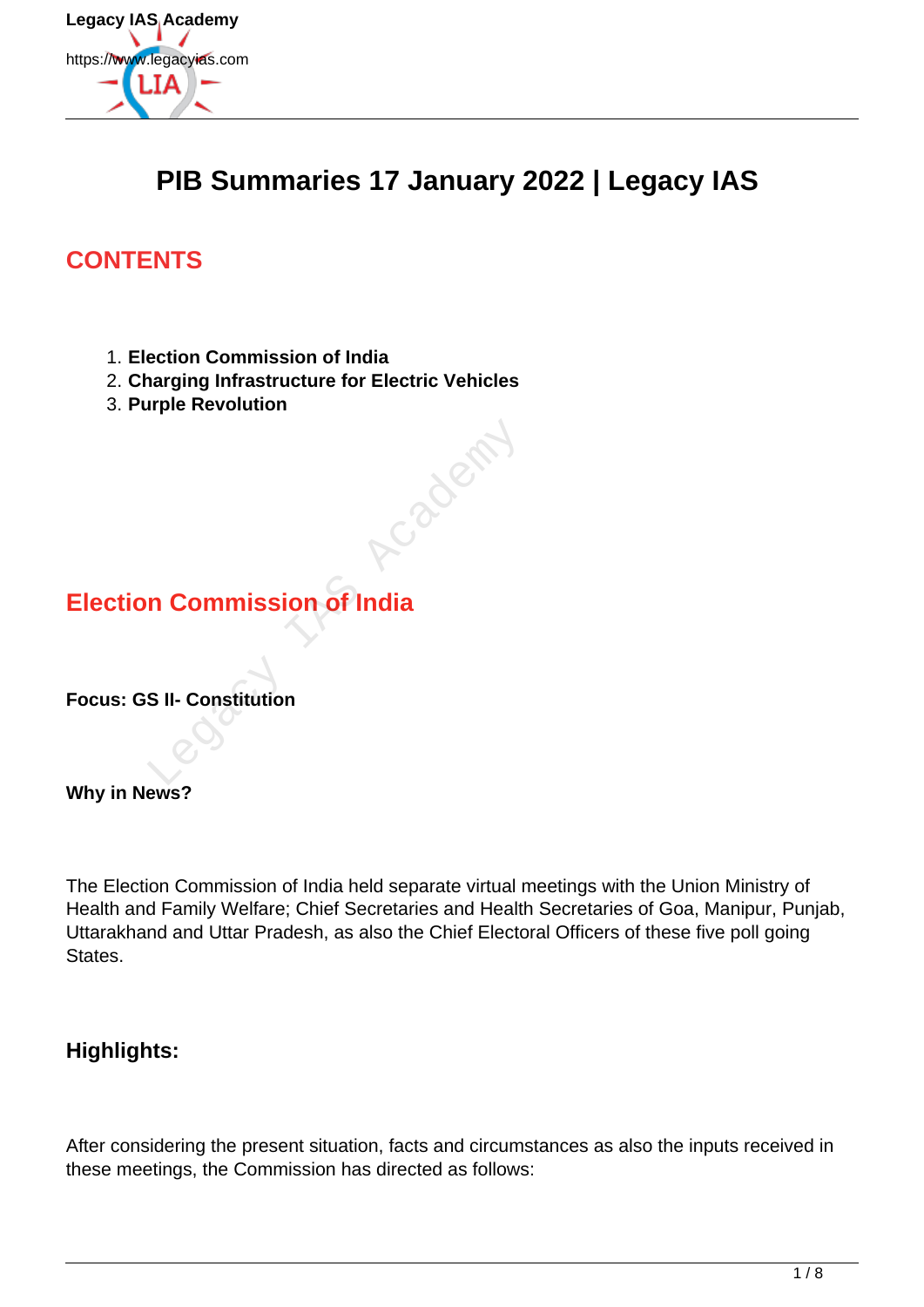

- No road show, Pad-yatra, cycle/bike/vehicle rally and procession shall be allowed till 22 January, 2022. Commission shall subsequently review the situation and issue further instructions accordingly.
- No physical rally of Political parties or candidates (including probable) or any other group related to election shall be allowed till 22 January, 2022.
- However, the Commission has granted relaxation for the political parties to the extent that indoor meetings of maximum of 300 persons or 50% of the capacity of the hall or the prescribed limit set by SDMA will be allowed.
- Political parties shall ensure the compliance of COVID appropriate behaviour & guidelines and Model Code of Conduct at all occasions during the activities connected with elections.
- All remaining restrictions as contained in the Revised Broad Guidelines for Conduct of Elections, 2022 issued on 8 January 2022 shall continue to operate.

## **About Election Commission of India**

- The Election Commission of India is an autonomous constitutional authority responsible for administering Union and State election processes in India.
- The body administers elections to the Lok Sabha, Rajya Sabha, and State Legislative Assemblies in India, and the offices of the President and Vice President in the country.
- It is the Commission that decides the election schedules for the conduct of elections, whether general elections or by-elections.
- ECI decides on the location of polling stations, assignment of voters to the polling stations, location of counting centers, arrangements to be made in and around polling stations and counting centres and all allied matters. Lection Commission of India<br>
Lection Commission of India<br>
Lection Commission of India is an autonom<br>
Lection Commission and State election proces<br>
Lection in India, and the offices of the Presid<br>
State Commission that deci
- **In the performance of its functions, the Election Commission is insulated from executive interference.**
- Part XV of the Indian constitution deals with elections, and establishes a commission for these matters.
- The Election Commission was established in accordance with the Constitution on 25th January 1950, hence it is a **constitutional body.** Article 324 to 329 of the constitution deals with powers, function, tenure, eligibility, etc., of the commission and the member.

### **Litigations against EC**

- The decisions of the Commission can be challenged in the High Court and the Supreme Court of India by appropriate petitions.
- By long-standing convention and several judicial pronouncements, once the actual process of elections has started, the judiciary does not intervene in the actual conduct of the polls.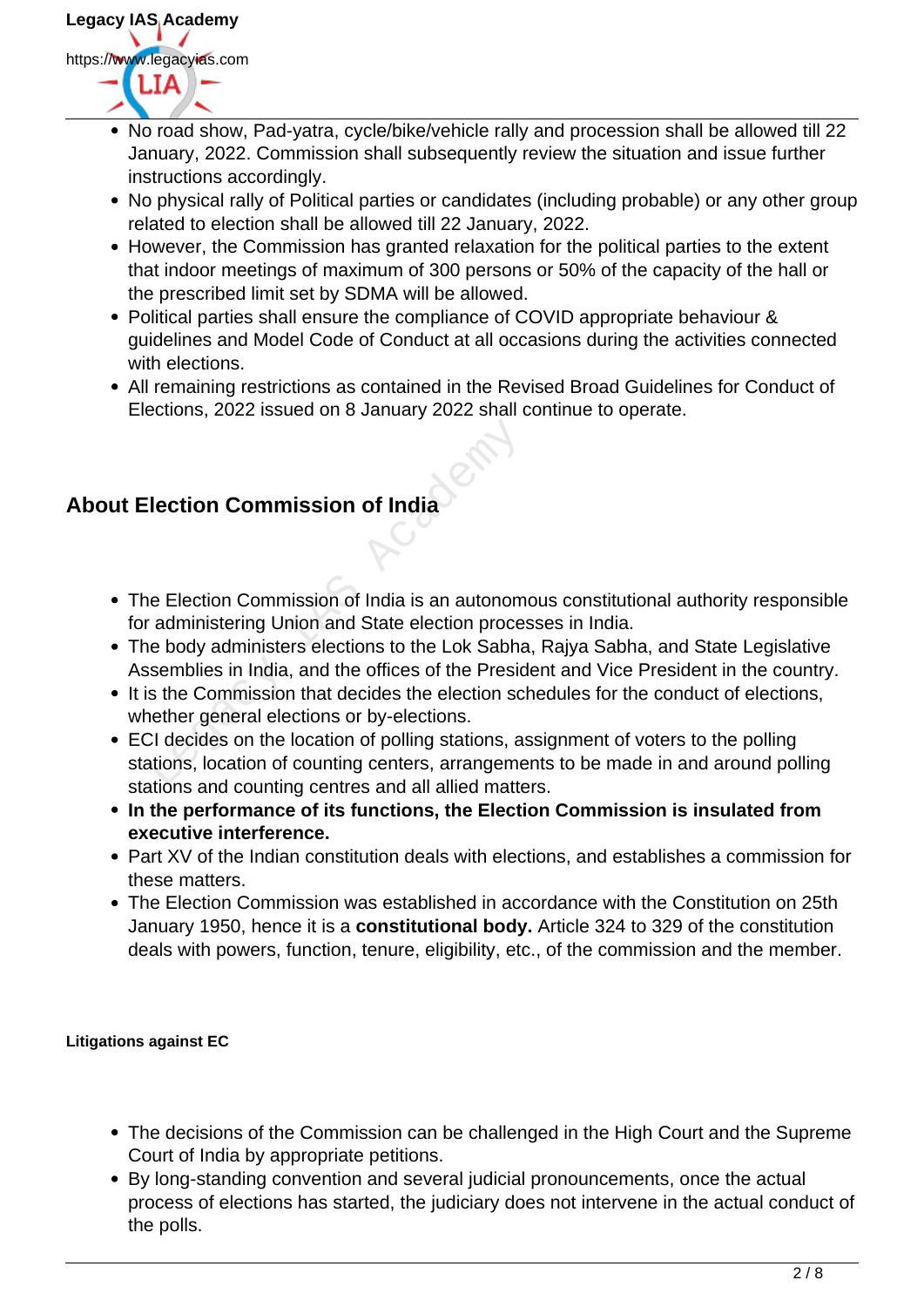

#### **Structure of the Election Commission**

- Originally the commission had only one election commissioner but after the Election Commissioner Amendment Act 1989, it has been made a multi-member body.
- The commission consists of one Chief Election Commissioner and two Election Commissioners.
- The secretariat of the commission is located in New Delhi.
- At the state level election commission is helped by Chief Electoral Officer who is an IAS rank Officer.
- The President appoints Chief Election Commissioner and Election Commissioners.
- They have a fixed tenure of six years, or up to the age of 65 years, whichever is earlier.
- They enjoy the same status and receive salary and perks as available to Judges of the Supreme Court of India.
- The Chief Election Commissioner can be removed from office only through a process of removal similar to that of a Supreme Court judge for by Parliament.

#### **Issues with ECI**

- **Flaws in the composition:** The Constitution doesn't prescribe qualifications for members of the EC. They are not debarred from future appointments after retiring or resigning. Experience of six years, or up to the eyenjoy the same status and receive salary a<br>preme Court of India.<br>The Chief Election Commissioner can be remove<br>moval similar to that of a Supreme Court judge<br>moval similar to that of
- **No security of tenure**: Election commissioners aren't constitutionally protected with security of tenure.
- **Partisan role:** The EC has come under the scanner like never before, with increasing incidents of breach of the Model Code of Conduct in the 2019 general elections.
- **Political favor**: The opposition alleged that the ECI was favoring the ruling party by giving clean chit to the model code of conduct violations made by the PM.
- **Non-competence:** Increased violence and electoral malpractices under influence of money have resulted in political criminalization, which ECI is unable to arrest.

## **Charging Infrastructure for Electric Vehicles**

### **Focus: GS-III: Industry and Infrastructure**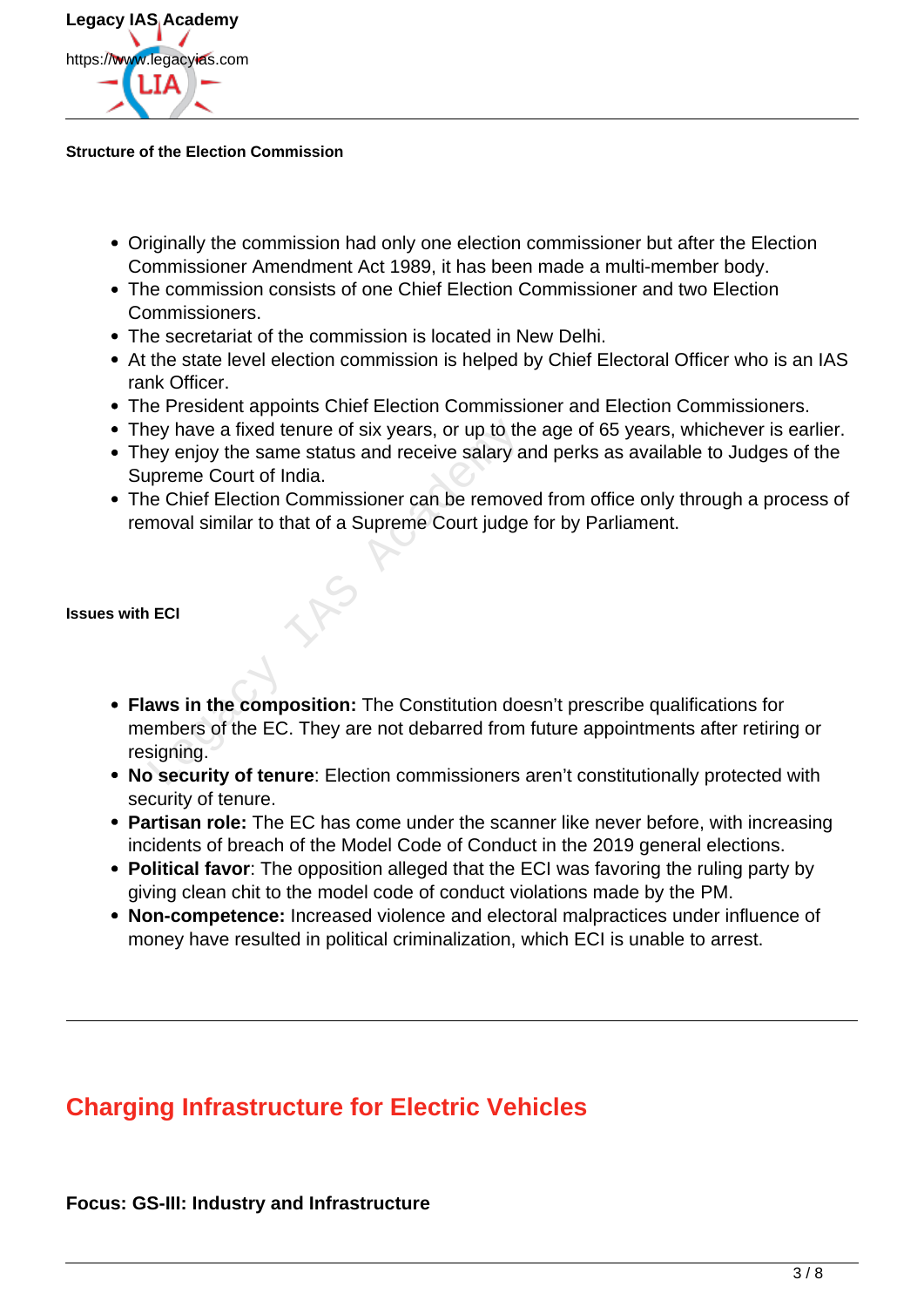

The Union Ministry of Power has promulgated the revised consolidated Guidelines & Standards for Charging Infrastructure for Electric Vehicles (EV)

- The objective is to enable a faster adoption of electric vehicles in India by ensuring safe, reliable, accessible and affordable Charging Infrastructure and eco-system.
- This would also promote energy security and reduction of emission intensity of the country by promotion of entire EV ecosystem.

## **Electric Vehicles (EVs) and their need in India**

- An electric vehicle, uses one or more electric motors or traction motors for propulsion. An electric vehicle may be powered through self-contained battery, solar panels or an electric generator to convert fuel to electricity. Vehicles (EVs) and their need in India<br>
Nelectric vehicle, uses one or more electric more electric vehicle may be powered through self-<br>
Exercity of the power of the power of through self-<br>
Exercity dia has committed to cu
- India has committed to cutting its GHG emissions intensity by 33% to 35% percent below 2005 levels by 2030 – replacing combustion engine vehicles with electric vehicles is a step in the right direction.
- According to a recent study by WHO, India is home to 14 out of 20 most polluted cities in the world. EVs will help in tackling this problem by reducing local concentrations of pollutants in cities.
- India imports oil to cover over 80 percent of its transport fuel. EVs can reduce dependence on imported crude oil promoting India's energy security.
- It will encourage cutting edge technology in India through adoption, adaptation, and research and development. EVs manufacturing capacity will promote global scale and competitiveness.
- The shift towards renewable energy sources has led to cost reduction from better electricity generating technologies. This has introduced the possibility of clean, lowcarbon and inexpensive grids.
- Advances in battery technology have led to higher energy densities, faster charging and reduced battery degradation from charging. Combined with the development of motors with higher rating and reliability, these improvements in battery chemistry have reduced costs and improved the performance and efficiency of electric vehicles.

## **Revised consolidated Guidelines & Standards for Charging Infrastructure for Electric Vehicles (EV):**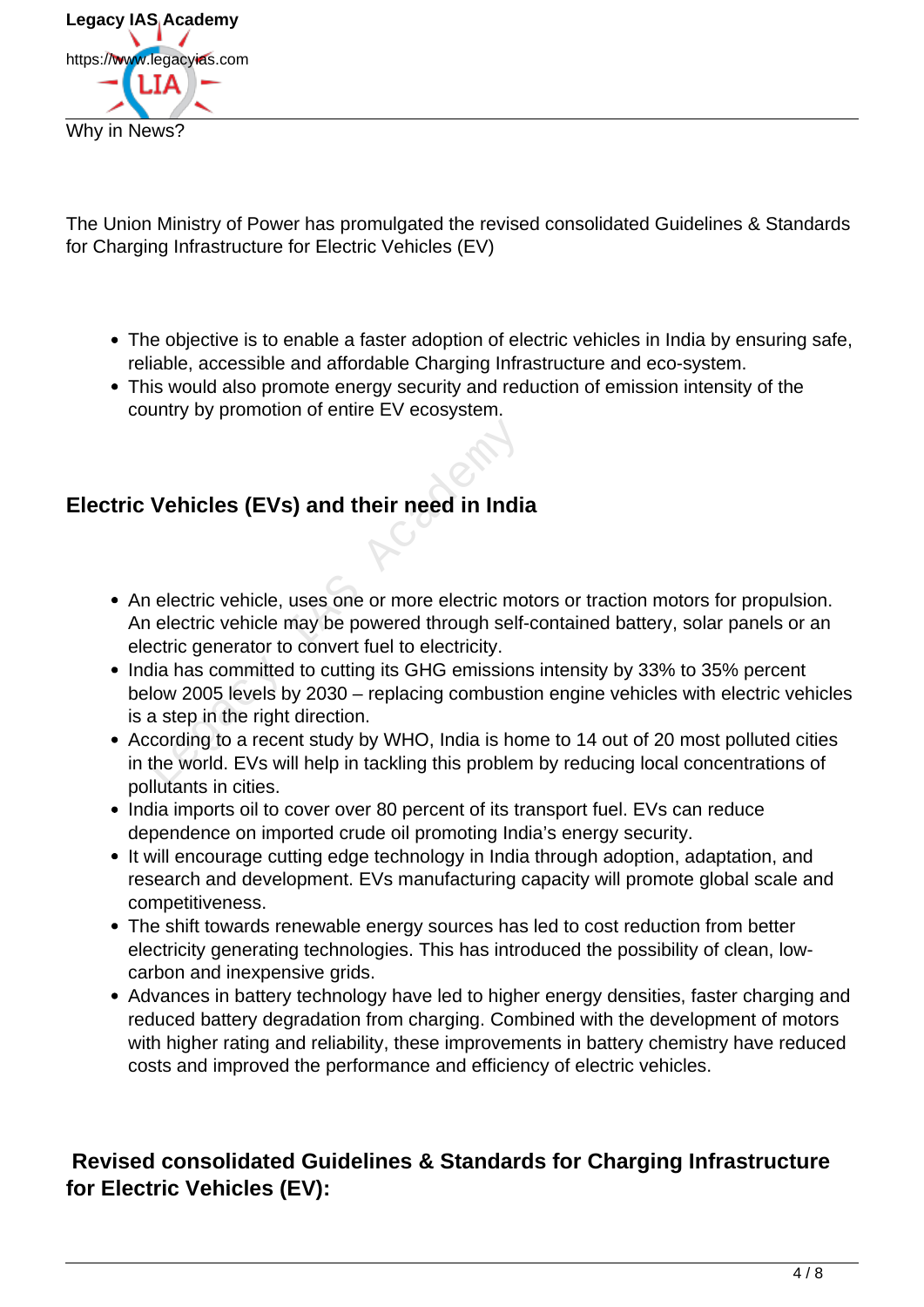**Legacy IAS Academy** https://www.legacyias.com

- These guidelines are exhaustive and include provisions for
	- a) Individual owners of Electric Vehicles
	- b) Public Charging Stations (PCS).
- **Central Nodal Agency:** Bureau of Energy Efficiency (BEE) shall be the Central Nodal Agency for rollout of EV Public Charging Infrastructure
- **Any individual/entity** is free to set up public charging stations without the requirement of a license provided that, such stations meet the technical, safety as well as performance standards and protocols laid down under the guidelines as well as norms/ standards/ specifications laid down by Ministry of Power, Bureau of Energy Efficiency (BEE) and Central Electricity Authority (CEA) from time to time.
- **Technology agnostic Charging Standards:** The guidelines have been made further technology agnostic by providing for not only the prevailing international charging standards available in the market but also the new Indian charging standards.
- **Land at promotional rates for installation of PCS through a Revenue Sharing Model:** In order to address the challenge of making a charging station financially viable in the period of growth of Electric Vehicles, a revenue sharing model has been put in place for land used for the same. chnology agnostic Charging Standards: The<br>chnology agnostic by providing for not only the<br>andards available in the market but also the ne<br>nd at promotional rates for installation of P<br>odel: In order to address the challeng
- **Timelines for providing connectivity for the installation of Public Charging Station (PCS) :** Timelines have been prescribed as per the Electricity (Rights of Consumers). Accordingly, PCS shall be provided connection within seven days in metro cities, fifteen days in other municipal areas and thirty days in rural areas. Within these timelines the distribution licensees shall provide new connection or modify an existing connection.
- **Tariff for supply of electricity to EV Public Charging Stations:** The tariff for supply of electricity to Public EV Charging Stations shall be a single part tariff and shall not exceed the "Average Cost of Supply" till 31st March, 2025. The same tariff shall be applicable for Battery Charging Station (BCS). The tariff applicable for domestic consumption shall be applicable for domestic charging.
- **State Governments to fix the ceiling of Service charges:** As electricity is being provided at concessional rates and also considering the fact that subsidy is being provided by the Central/State Governments in many cases for setting up Public Charging Stations, the State Government shall fix the ceiling of Service Charges to be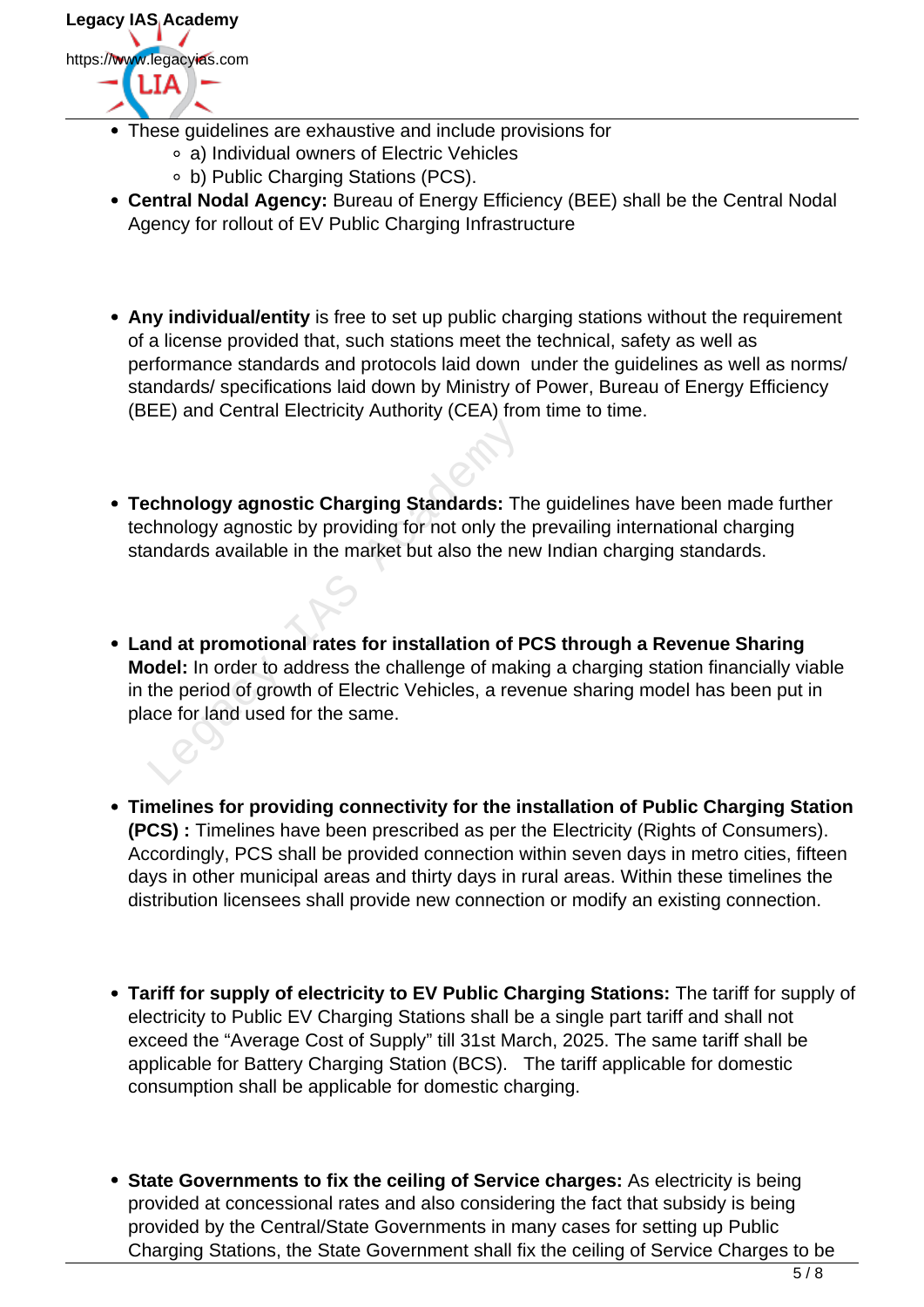

charged by such Charging Stations.

- **Open Access:** Any Public Charging Station/ Chain of Charging Stations may obtain electricity from any generation company through open access.
- **Database of Public EV Charging Stations:** Bureau of Energy Efficiency (BEE) shall create and maintain a national online database of all the Public Charging Stations in consultation with State Nodal Agencies (SNAs).
- **Network Service Providers:** Public Charging Station will be required to tie up up with at least one online Network Service Providers (NSPs) to enable advance remote/online booking of charging slots by EV owners.
- **Location of Public Charging Stations:** To alleviate the range anxiety of the potential EV owners, guidelines provides that at least one Charging Station shall be available in a grid of 3 Km X 3 Km. Further, one Charging Station shall be set up at every 25 Km on both sides of highways/roads. For long range EVs and/or heavy duty EVs like buses/trucks etc., there shall be at least one Fast Charging Station with Charging Infrastructure Specifications every 100 Kms, one on each side of the highways/road located preferably within/alongside the Public Charging Stations **Example 18 Service Providers:** Public Charging St<br>
least one online Network Service Providers (N<br>
oking of charging slots by EV owners.<br> **Cation of Public Charging Stations:** To allev<br>
vowners, guidelines provides that at

## **Purple Revolution**

**Focus: Prelims, GS-III: Agriculture (Technological advancements related to Agriculture)**

### **Why in News?**

Union Minister of State (Independent Charge) Science & Technology, Minister of State Independent Charge) Earth Sciences; MoS PMO, Personnel, Public Grievances, Pensions,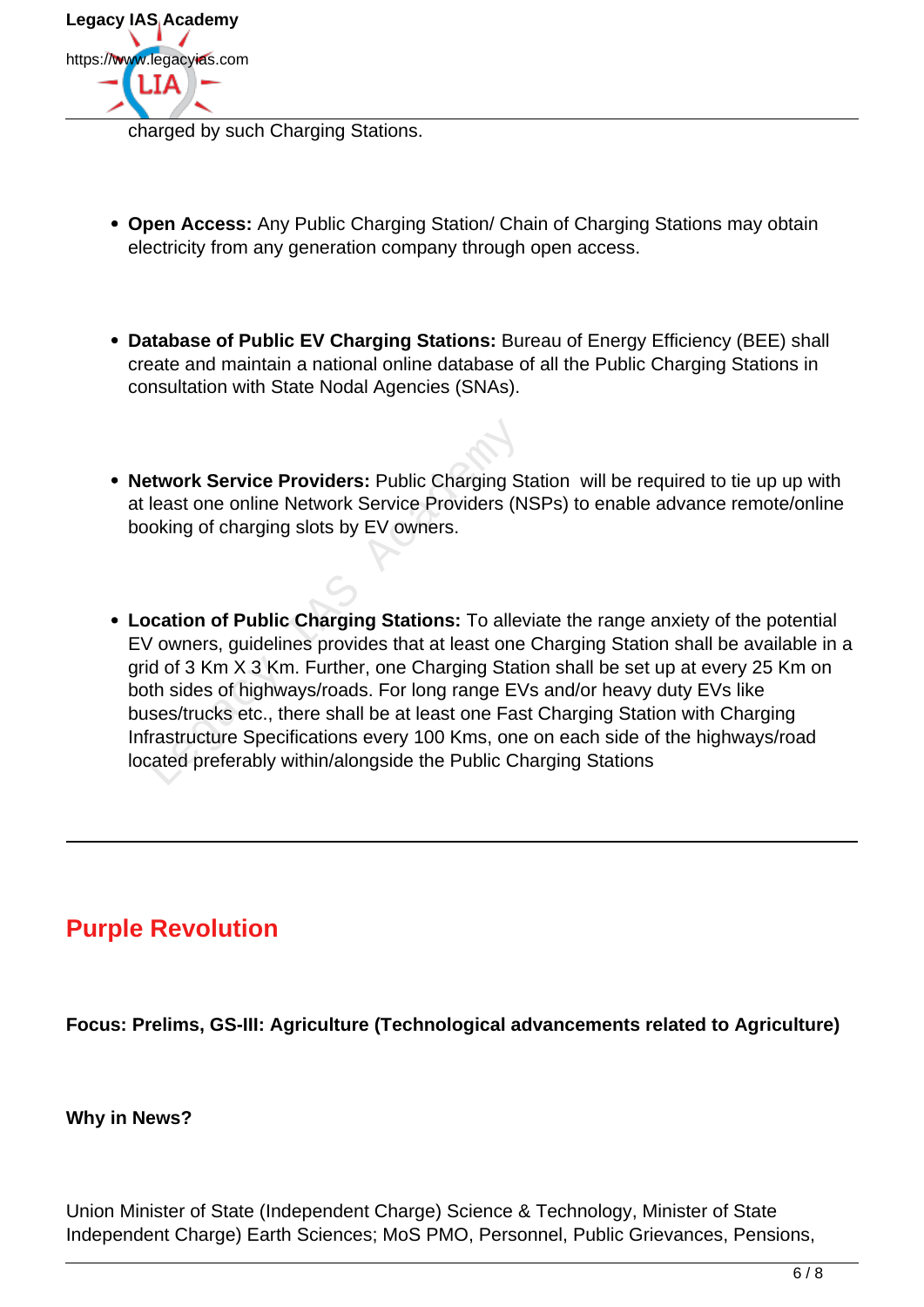

Atomic Energy and Space, said that "Purple Revolution" is Jammu & Kashmir's contribution to "Start-ups India", an initiative that was launched in 2016.

## **What is Purple Revolution (Under Aroma Mission)?**

- Under the Aroma mission First-time farmers were given free lavender saplings and those who have cultivated lavender before were charged a nominal amount.
- The Aroma mission aims to support domestic aromatic crop based agro economy by moving from imported aromatic oils to homegrown varieties.
- Council of Scientific and Industrial Research (CSIR) and Indian Institute of Integrative Medicine, Jammu (IIIM Jammu), the two bodies are mainly responsible for making purple revolution under the Aroma Mission a success. buncil of Scientific and Industrial Research (CS<br>
edicine, Jammu (IIIM Jammu), the two bodies a<br>
rple revolution under the Aroma Mission a suc<br>
art from being in sync with government policy<br>
vender cultivation also provide
- Apart from being in sync with government policy of doubling farm incomes by 2022, lavender cultivation also provided employment to the district's women farmers thus gave impetus to inclusive growth.

### **More about Aroma Mission**

- The CSIR Aroma Mission is envisaged to bring transformative change in the aroma sector through desired interventions in the areas of agriculture, processing and product development for fuelling the growth of aroma industry and rural employment.
- The nodal laboratory is CSIR-Central Institute of Medicinal and Aromatic Plants (CSIR-CIMAP), Lucknow. The participating laboratories are CSIR-Institute of Himalayan Bioresource Technology (CSIR-IHBT), Palampur; CSIR-Indian Institute of Integrative Medicine (CSIR-IIIM), Jammu etc.
- The mission will promote the cultivation of aromatic crops for essential oils that are in great demand by the aroma industry.
- It is expected to enable Indian farmers and aroma industry to become global leaders in the production and export of some other essential oils on the pattern of menthol mint.
- It aims to provide substantial benefits to the farmers in achieving higher profits, utilization of waste lands and protection of their crops from wild and grazing animals.
- The scientific interventions made under the Aroma mission project would provide assured benefits to the growers of Vidarbha, Bundelkhand, Gujarat, Marathwada, Rajasthan, Andhra Pradesh, Odisha and other states where farmers are exposed to frequent episodes of weather extremes and account for maximum suicides.

**Uses and Products of Lavender**